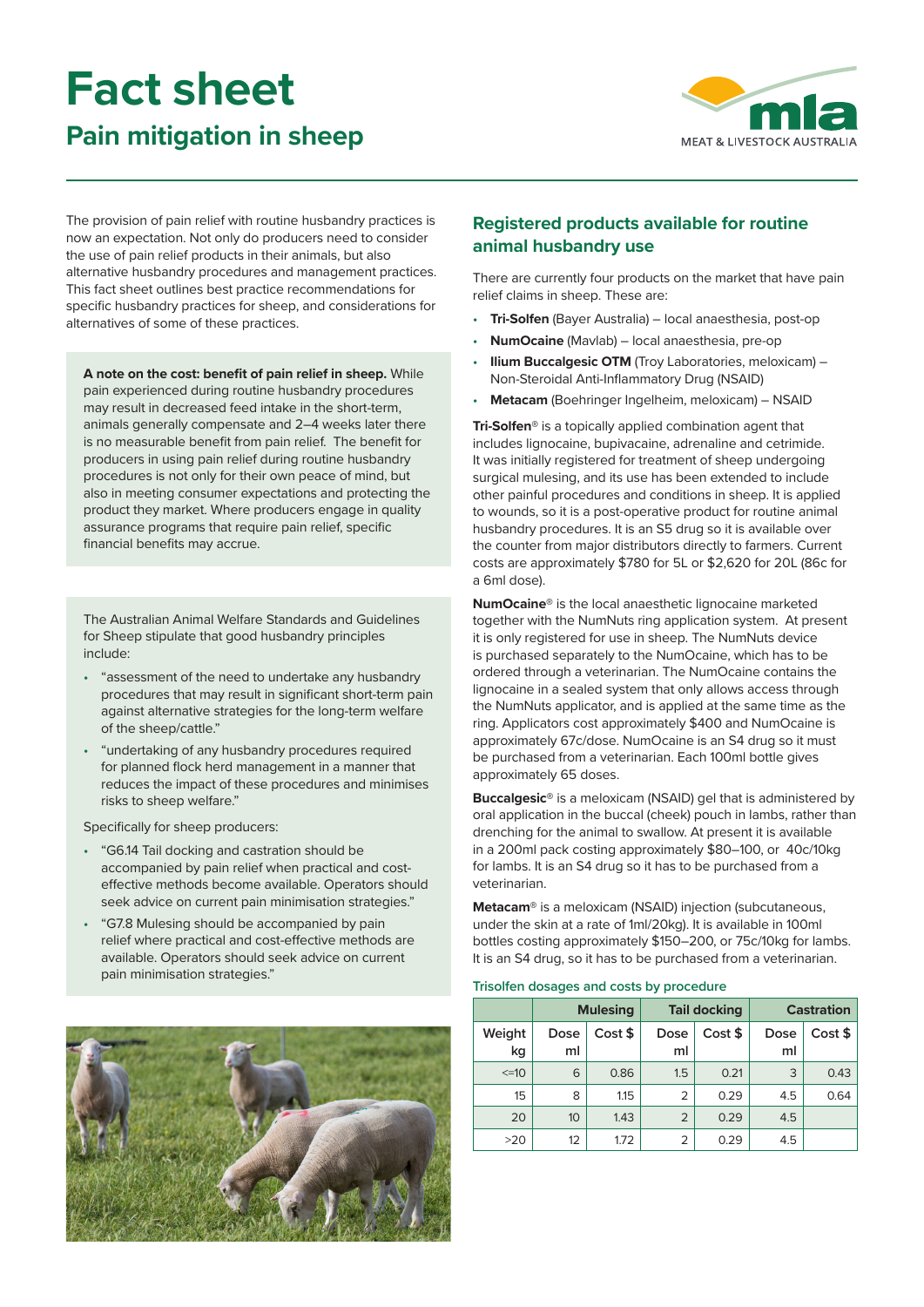#### **Buccalgesic 10mg/ml meloxicam dosages and costs**

| Sheep (1 ml/10kg) |         |         |  |  |  |  |  |  |
|-------------------|---------|---------|--|--|--|--|--|--|
| Weight kg         | Dose ml | Cost \$ |  |  |  |  |  |  |
| <10               |         | 0.40    |  |  |  |  |  |  |
| 15                | 1.5     | 0.60    |  |  |  |  |  |  |
| 20                | 2.0     | 0.80    |  |  |  |  |  |  |
| 25                | 2.5     | 1.00    |  |  |  |  |  |  |
| 30                | 3.0     | 1.2C    |  |  |  |  |  |  |

# **Local anaesthetics versus NSAIDs**

Pain is sometimes classified as **immediate** (fast) pain, and **chronic** (slow) pain. During painful animal husbandry procedures, there may be immediate pain associated with the procedure, as well as slower long-term pain associated with any injury and healing.

In general, **local anaesthetics** deal with immediate pain, making the animal more comfortable while the procedure occurs and shortly after. Generally, local anaesthetics are immediate and short-acting, lasting for less than one hour. They provide a high degree of analgesia (pain relief) during that period, but no pain relief once they wear off. NumOcaine uses a short-term local anaesthetic (lignocaine), so will only provide any level of analgesia for less than one hour. Tri-Solfen contains two local anaesthetics, lignocaine and bupivacaine (a longer acting local anaesthetic), as well as adrenaline, and appears to provide longer analgesia (up to 24 hours has been reported) when applied to a wound, particularly in terms of reducing wound pain.

**NSAIDs** reduce inflammation, pain and fever. They stop the transmission of pain signals by blocking the synthesis of prostaglandins. They have been used in people (e.g. Nurofen, Voltaren) and in cattle (e.g. flunixin injections) for years, but have only recently been registered in sheep (Metacam, Buccalgesic). NSAIDs take 15–30 minutes to take effect, and generally provide pain relief for at least nine hours, but often longer. For example, Colditz et al (2019) reported meloxicam's maximal effect 6–9 hours post treatment. Small et al (2014) reported a seven-fold decrease in adverse animal behaviours seven hours after surgical castration and hot iron tail docking with post treatment of buccal meloxicam, and only a small effect at 24 hours.

Despite being anti-inflammatory, Colditz et al (2019) reported no effect of meloxicam on inflammation and appetite in sheep, and Small et al (2014) found no improvement in movement of treated lambs or any production gain.

- "Although local anaesthesia does provide amelioration of the acute pain response to painful husbandry procedures, the pharmacodynamic duration of action is short-lived… it appears that durations of greater than 3–4 hours are not currently achievable."
- "Use of local anaesthesia with NSAIDs, for livestock undergoing routine husbandry procedures provides greater amelioration of the pain response than use of a single agent alone, and should be recommended as current best practice."

Gap Evaluation of Pain Alleviation Research

Alison Small, Andrew Fisher, Caroline Lee and Ian Colditz, June 2020

AWI Final report, ON-00550, June 2020

#### **Take home message**

Most pain relief products help with some of the pain an animal experiences, but not all. Using a combination of products will provide greater pain relief. **Local anaesthetics** provide relief from immediate pain but are short-acting. **NSAIDs** provide a longer duration of pain relief but do not deal well with the immediate pain.

# **Application of pain relief to specific animal husbandry procedures**

It is necessary to assess each specific husbandry procedure to fully understand the best pain mitigation strategy. In many cases, a number of these procedures occur concurrently (e.g. in sheep: mulesing, castration and tail docking; earmarking and/or eartagging).

#### **Mulesing**

Mulesing is the removal of skin around the breech area of a sheep to decrease the risk of breech flystrike and aid in crutching. There is a strong expectation that if mulesing is performed, it will be done so in conjunction with the provision of pain relief medication. In at least one state this is now a legislative requirement. Research studies looking at pain-related behaviours suggest:

- Tri-Solfen and Buccalgesic both provide pain relief with mulesing, with Tri-Solfen providing a faster response (especially in the first four hours) and Buccalgesic four to six hours post treatment (but likely longer). Tri-Solfen also provides a sustained effect (at least 24 hours) on the development of mulesing wound pain.
- **A combination of Buccalgesic and Tri-Solfen provides the best pain relief.**
- Pain still occurs after these products wear off.

Specific research has not been reported using injectable meloxicam, but it is expected to have the same effect as reported for Buccalgesic.

#### **Castration**

Castration of male lambs may occur either by removing the tip of the scrotum and both testes (surgical castration) or by applying a rubber ring to the neck of the scrotum, with castration occurring via ischaemic necrosis (ring castration). Ring castration is considered to be less stressful than surgical castration and is the preferred method. A recent survey suggests 97% of producers use ring castration in lambs. As castration in male lambs is invariably undertaken in conjunction with tail docking, trials assessing the effects of pain mitigation with castration have occurred together with tail docking studies.

**For ring castration,** lignocaine appears to provide short-term pain relief, and NumOcaine should decrease short-term pain for less than one hour. Tri-Solfen is not suitable, as there is no wound. NSAIDs have not been shown to decrease behaviour responses (despite decreasing cortisol response), but would be expected to have some effect on pain. **A combination of NumOcaine (i.e. ring application using NumNuts) and meloxicam should provide the best pain relief under currently registered products.** 

**For surgical castration,** Tri-Solfen has been shown to have beneficial effects at reducing pain behaviours. As with mulesing, **a combination of meloxicam and Tri-Solfen should provide the best pain relief.**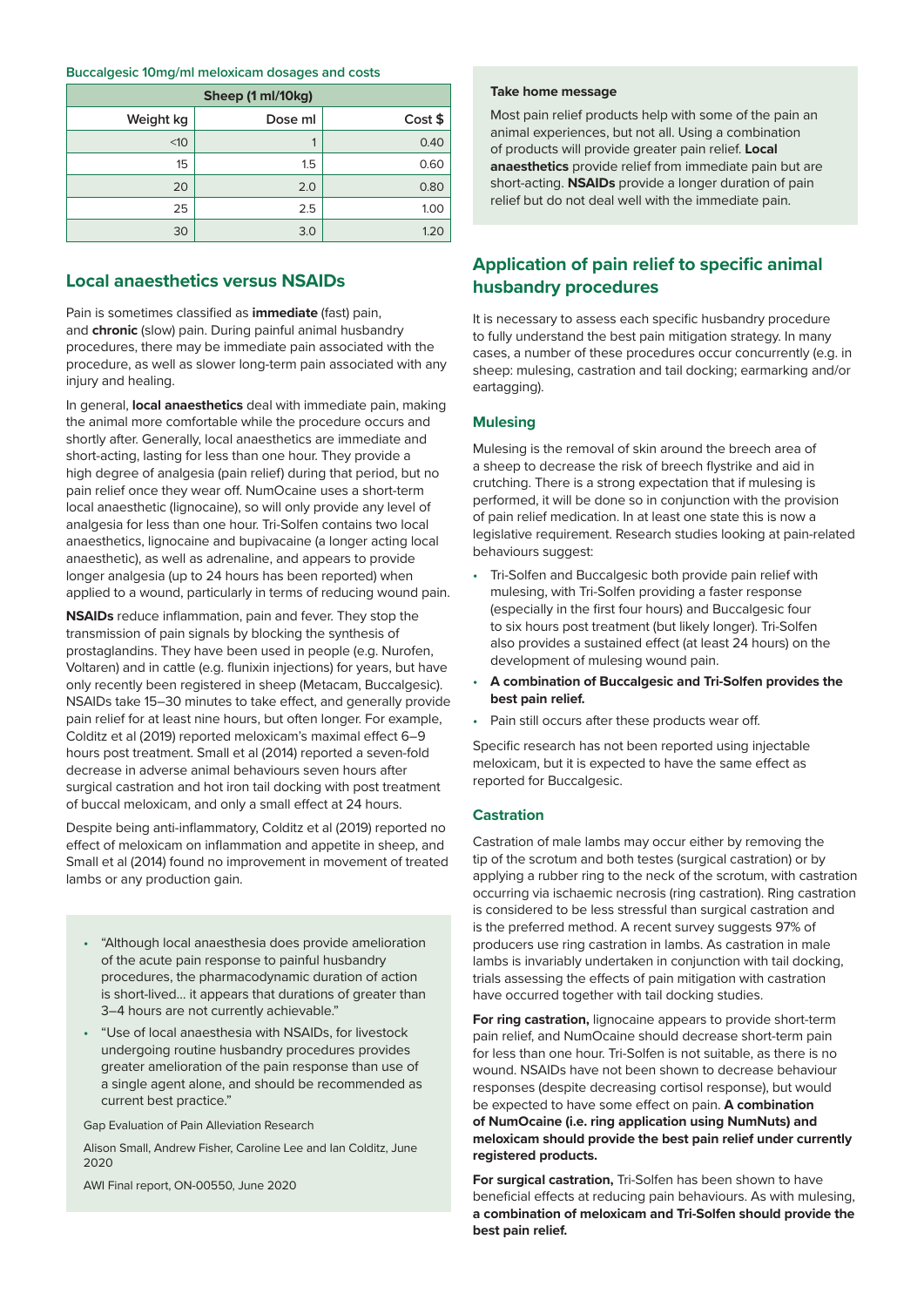#### **Tail docking**

Tail docking may be performed by a sharp knife (cold knife), a heated cautery docking iron (hot iron docking) or use of a rubber ring (ring docking), with the latter resulting in ischaemic necrosis as the tail falls off 2–4 weeks post ring application. Hot iron docking is considered less stressful than cold knife, with ring docking being intermediate.

Behavioural responses to hot iron docking have been shown to be lessened by local anaesthetic.

There is no specific work looking just at tail docking, as it usually occurs in conjunction with castration and mulesing, although Tri-Solfen does not appear to be as effective on the cauterised tail as it is with surgical castration and mulesing.

#### **Summary**

- Assess if mulesing and/or castration needs to occur.
- If sheep need mulesing, and this occurs at lamb marking with tail docking and castration, then the optimal approach would be to pre-operatively treat all lambs with Buccalgesic, use a hot iron for tail docking, apply a ring to castrate male lambs with Numnuts (NumOcaine) and apply Tri-Solfen to the mulesing wound. If this system is not suitable, then alternatives are provided in the pain relief table (see below).
- If sheep only require tail docking and castration, the optimum approach would be to pre-operatively treat all lambs with Buccalgesic, use a hot iron for tail docking, and apply a ring to castrate male lambs with Numnuts (NumOcaine). Alternatives are provided in the pain relief table.

#### **Pain relief table for sheep – mulesing, castration and tail docking**

| <b>Animal husbandry procedure</b>                  | <b>Meloxicam</b> | NumOcaine+      | <b>Tri-Solfen</b> | <b>Meloxicam</b><br>plus Tri-<br><b>Solfen</b> | <b>Meloxicam</b><br>plus<br>NumOcaine+ | <b>Numocaine</b><br>plus Tri-<br><b>Solfen</b> |
|----------------------------------------------------|------------------|-----------------|-------------------|------------------------------------------------|----------------------------------------|------------------------------------------------|
| <b>Mulesing</b>                                    | <b>Suitable</b>  |                 | <b>Suitable</b>   | <b>Best</b>                                    |                                        |                                                |
| Hot iron docking (33-75%)                          | Suitable         |                 |                   |                                                |                                        |                                                |
| Ring docking                                       | Suitable         | Suitable        |                   |                                                | <b>Best</b>                            |                                                |
| Ring castration                                    | Suitable         | Suitable        |                   |                                                | <b>Best</b>                            |                                                |
| Surgical castration (3%)                           | Suitable         |                 | Suitable          | <b>Best</b>                                    |                                        |                                                |
| Hot iron docking/ring castration                   | <b>Suitable</b>  | <b>Suitable</b> |                   |                                                | <b>Best</b>                            |                                                |
| Hot iron docking/surgical castration               | Suitable         |                 | Suitable          | <b>Best</b>                                    |                                        |                                                |
| Ring docking / ring castration                     | <b>Suitable</b>  | <b>Suitable</b> |                   |                                                | <b>Best</b>                            |                                                |
| Ring docking / surgical castration                 | Suitable         |                 |                   | Suitable                                       | Suitable                               | <b>Suitable</b>                                |
| Hot iron docking/ring castration +<br>mulesing *   | <b>Suitable</b>  |                 |                   | <b>More</b><br>suitable*                       | <b>Suitable</b>                        | <b>Suitable</b>                                |
| Hot iron docking/surgical castration<br>+ mulesing | Suitable         |                 | Suitable          | <b>Best</b>                                    |                                        |                                                |
| Ring docking / ring castration +<br>mulesing *     | Suitable         |                 |                   | Suitable                                       | Suitable                               | Suitable                                       |
| Ring docking / surgical castration +<br>mulesing * | Suitable         |                 |                   | Suitable                                       | Suitable                               | Suitable                                       |

\* The use of all three pain relief options (Meloxicam, Tri-Solfen and NumOcaine in combination would be best, but the use of three PR products may not be practically feasible in most enterprises)

• This table assumes NumOcaine is administered as part of Numnuts, and so is done in association with the application of rings (for either castration or tail docking or both)

• While **bolded procedures** are expected to occur in most situations, other procedures are included for completeness